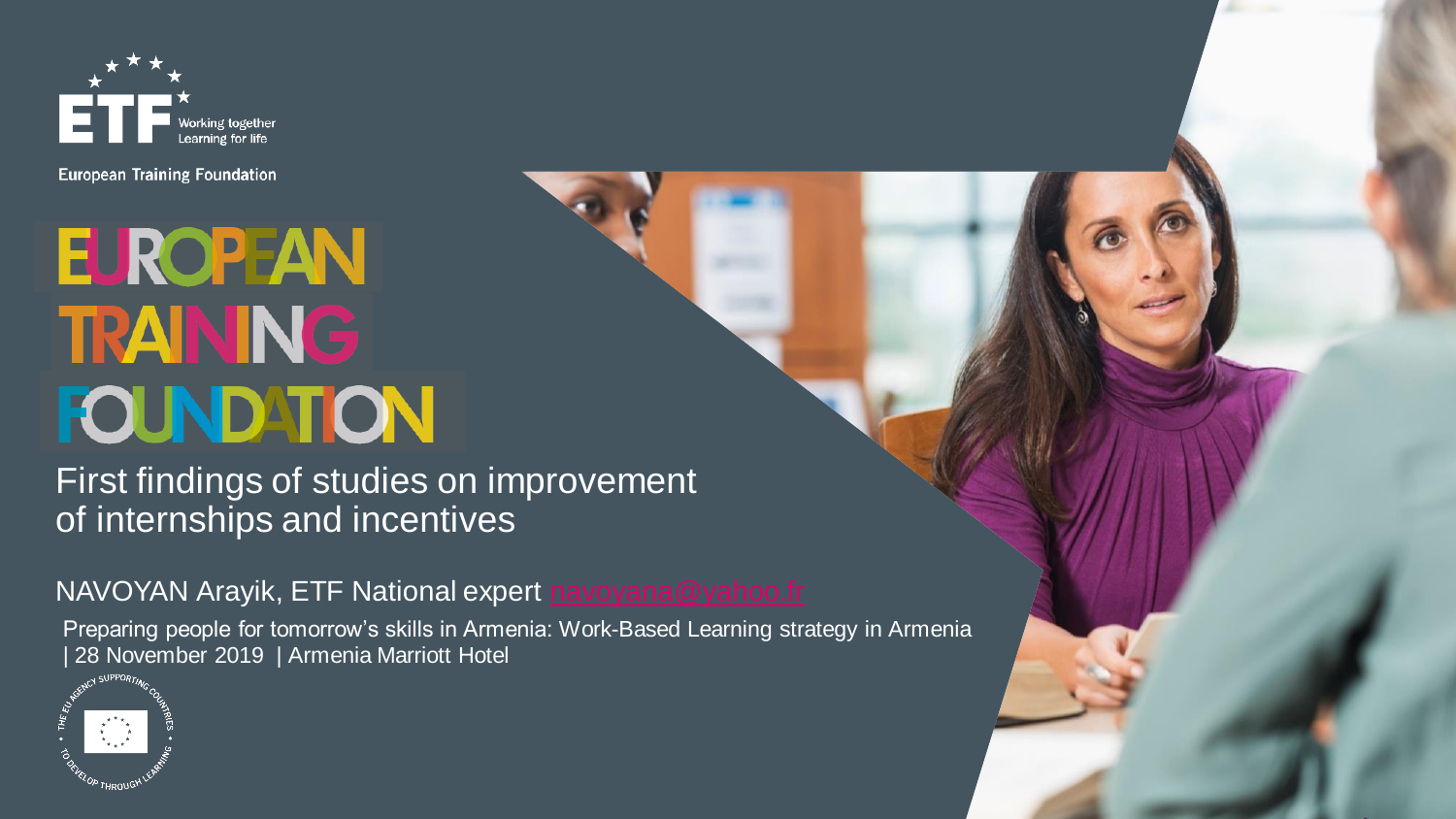## **SUMMARY**

- Methodology
- Main type and purposes of internship
- Main issues of internship in VET system
- Propositions for improvement of the VET internship
- Financial and non-financial incentives for encouraging the companies' involvement in WBL
- Results of the focus group discussion
- Conclusion

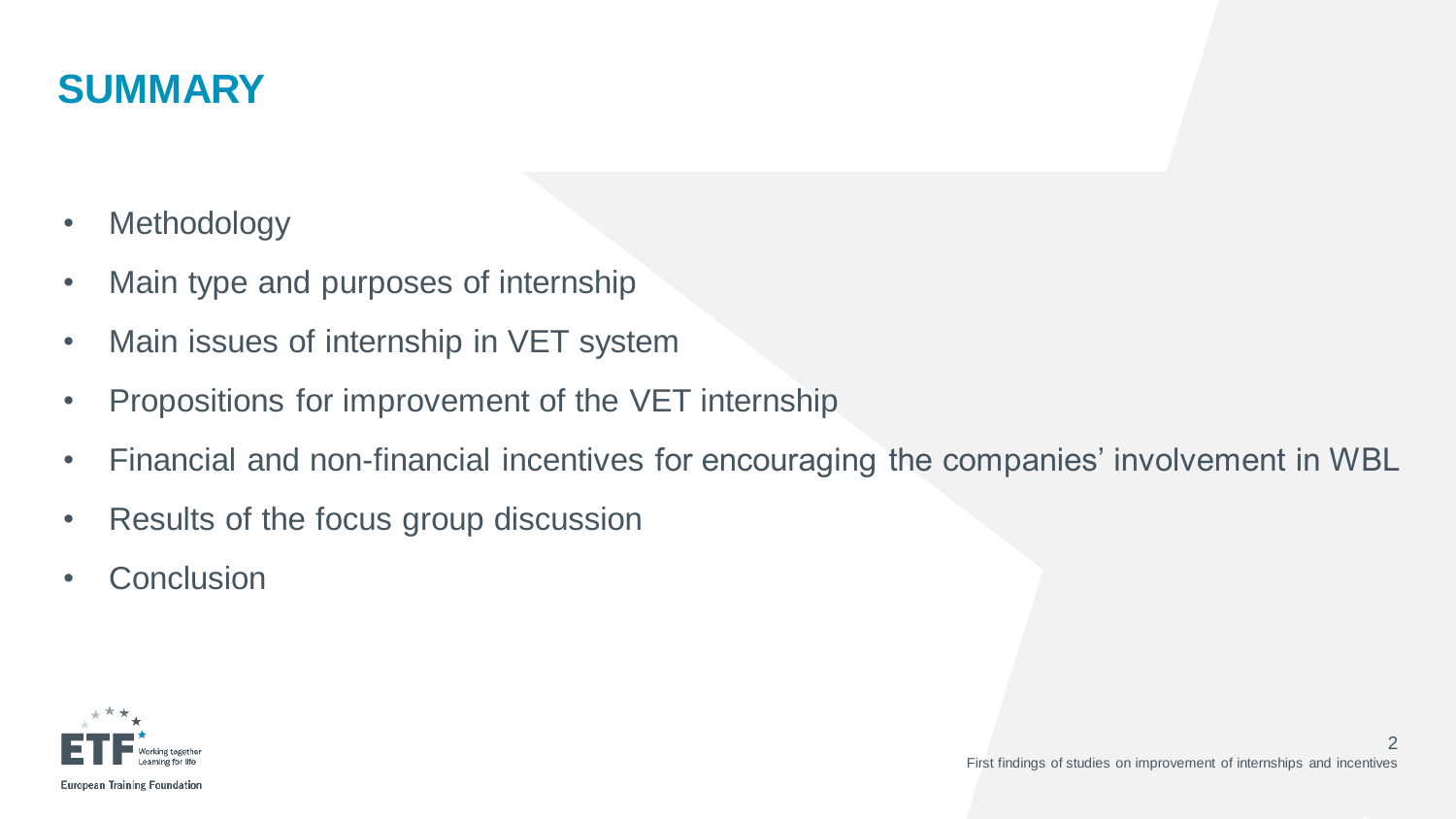## **METHODOLOGY**

Taking into account the diversity of the VET specialties, the current challenges of the internship organization, assessment and financing as well as improvement opportunities have been firstly defined at a generic level.

Afterwards, the Internship Organization and Assessment Guide for the **internship** improvement and modernization is introduced on the specific example of middle vocational education "Animal veterinary" specialty.

First findings on **incentives** for WBL are based on the results of the Focus Group discussion organized in Yerevan among employers and employers' representatives.

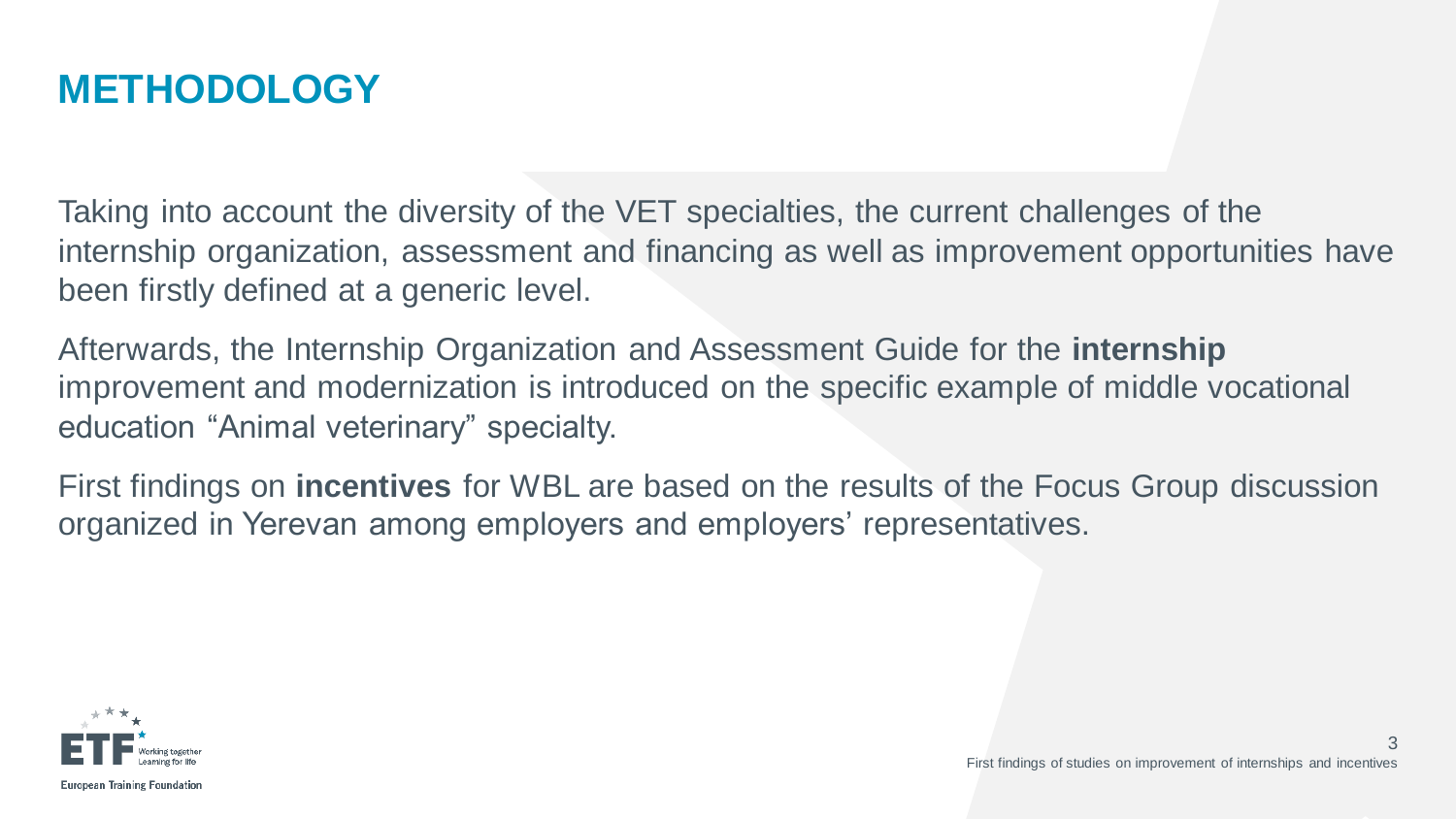# **MAIN TYPE AND PURPOSES OF INTERNSHIP**

Purpose of different type of internship in Armenian VET system:

- *Academic internship*  is aimed at strengthening the gained theoretical knowledge and familiarizing the students with the practical basics of the selected specialty and its characteristics, as a result of which the student will gain preliminary vocational skills and competencies
- *Production internship*  is majorly aimed at enabling students to gain vocational skills and competences through practical experience
- *Pre-graduation* ( pre-diploma) internship is implemented as the final phase of student instruction after the theoretical and practical programs have been mastered, and is directed towards the planning of the diploma project/work and preparation for the defense

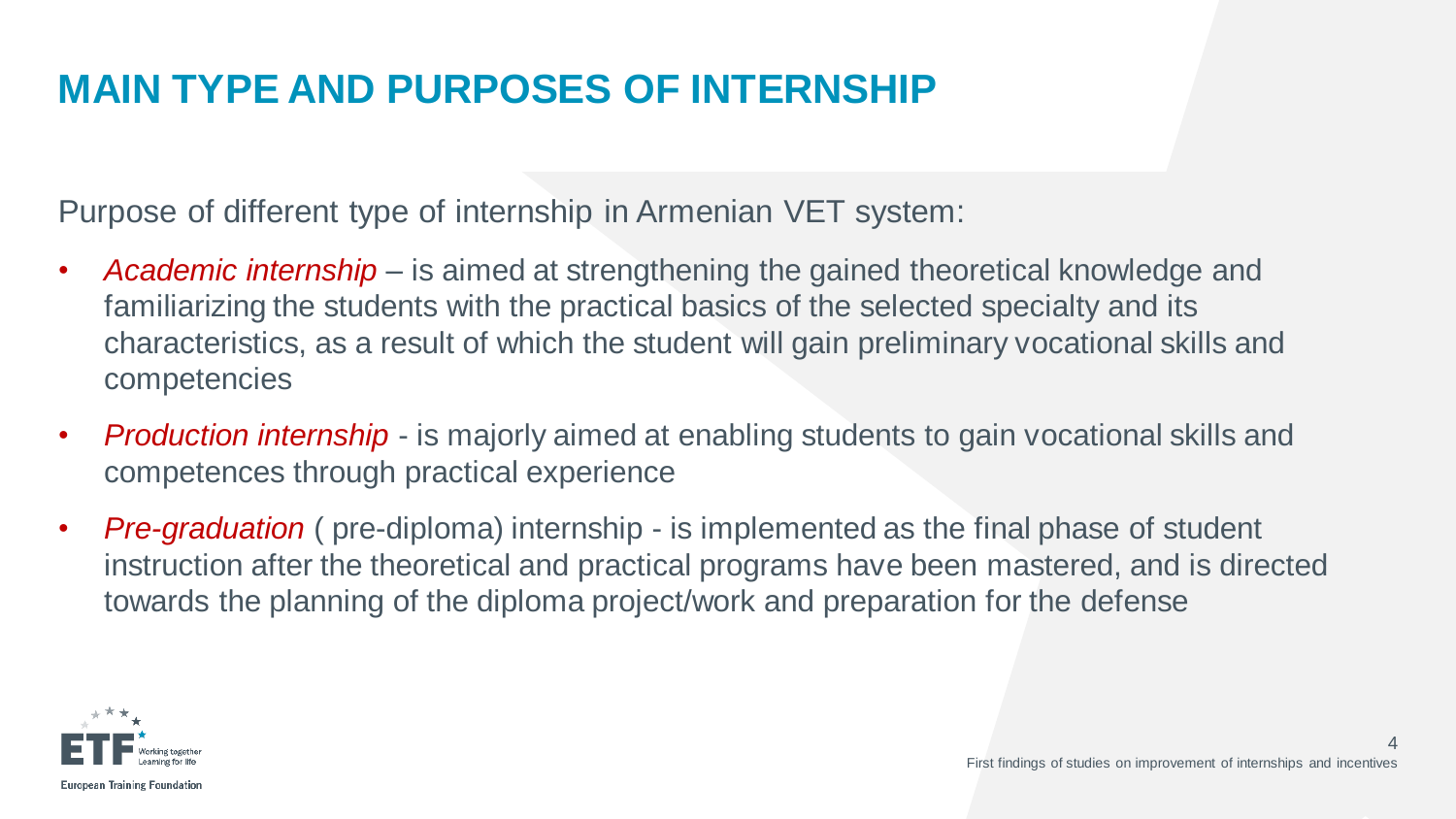# **MAIN ISSUES OF VET INTERNSHIP**

- Companies are not motivated to welcome interns
- RA Labor Code does not envisages specific regulations with regard to the internships
- Internship programs and assessment criteria are elaborated at the VET institutions without the involvement of the representatives of the specialty sector and internship companies
- Academic internships carried out inside the VET institutions are, in essence, practical courses, organized based on the laboratory/production base of the institution and are delivered by the lecturers
- Ineffectiveness of assessing internships which is still carried out based on the system inherited from the Soviet times through "Internship Diaries"
- Lack of non-financial incentives provided to the companies to host internships
- Lack of a holistic general regulation on health and safety insurance in the workplace



5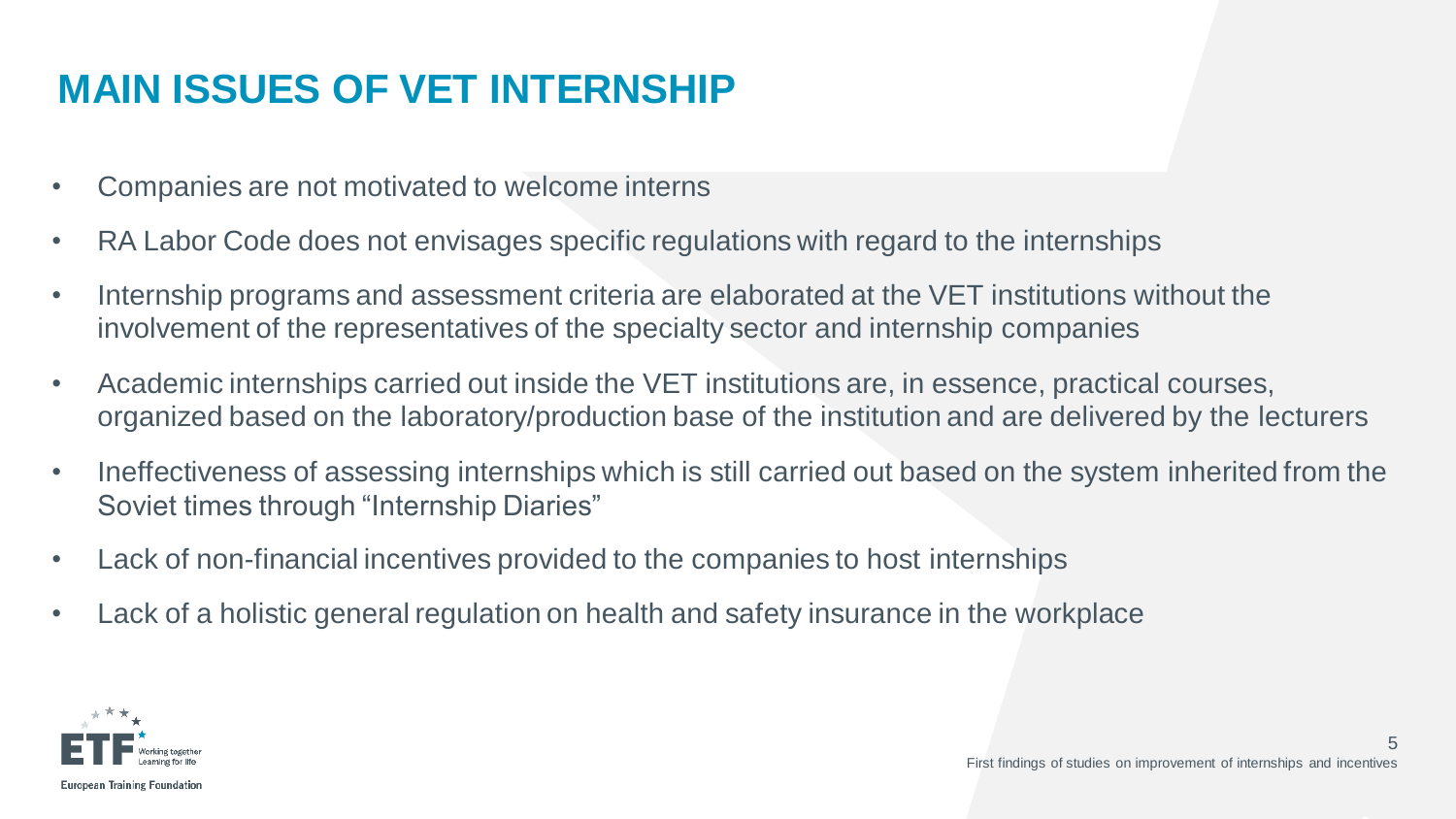# **IMPROVING INTERNSHIPS: THE OBJECTIVES AND DURATION - 1/2**

As an initial step leading to the improvement of internships, it is suggested to make the objective and the role of the latter more precise in the VET academic programmes:

- the time devoted to academic internships, which is defined in line with the state educational standards of each VET specialty, should be distributed between the production-related internship and practical works
- the production internship should be considered as a separate educational module, with well described learning outcomes and possibility to accumulate academic credits.



 $\sqrt{2}$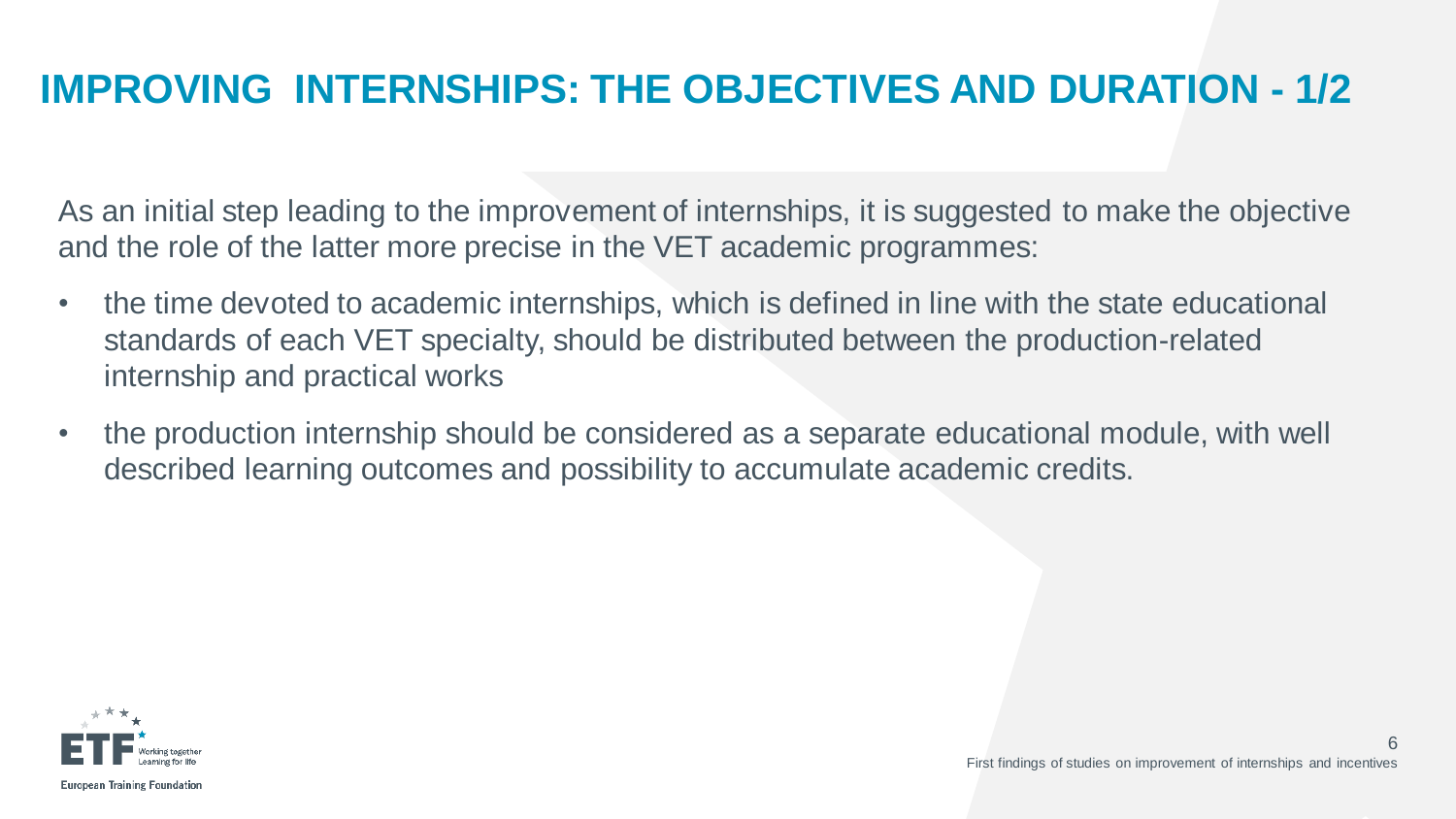# **IMPROVING INTERNSHIPS: THE OBJECTIVES AND DURATION - 2/2**

State educational standards fro VET specialty 0811.07.5 "Animal Veterinary" devote 32 weeks to internships, out of which 28 are academic, and 4 are production internships.

The new approach suggests defining only one type of internship (production internship), and to have the distribution of foreseen weeks by educational standard for internship like this:

- 18 weeks to modules of practical courses during 3 years of study
- $\cdot$  8 weeks to internships in the 2<sup>nd</sup> year of studies according to the distribution of semesters considering the seasonal periods of veterinary work
- 12 weeks of internship in the 3<sup>rd</sup> year of studies according to the distribution of semesters considering the seasonal periods of veterinary work

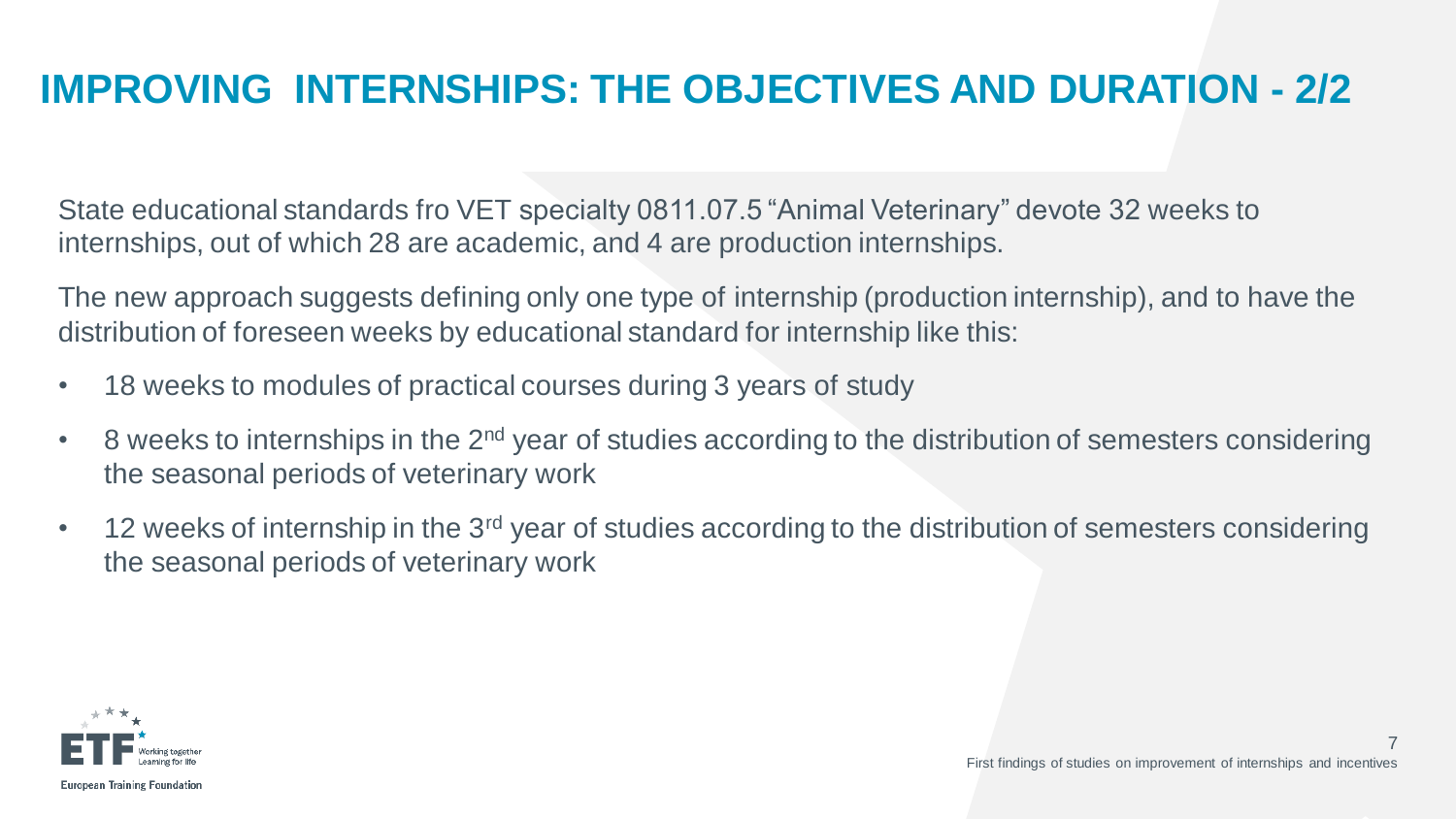#### IMPROVING INTERNSHIPS : INTERNSHIP MODULE FOR THE 3RD **YEAR OF "ANIMAL VETERINARY" SPECIALTY**

| <b>Module Index</b>               |                                                                                                                                                                                                                                                                                       |
|-----------------------------------|---------------------------------------------------------------------------------------------------------------------------------------------------------------------------------------------------------------------------------------------------------------------------------------|
| <b>Module</b><br><b>Objective</b> | This module has three main objectives:                                                                                                                                                                                                                                                |
|                                   | Practical implementation of theoretical knowledge acquired in the VETI: operations in the processes of<br>diagnosing animal diseases, treatment, operation, obstetrics and artificial breeding, veterinary<br>examination of animal-origin raw materials, and anti-epidemic measures. |
|                                   | Learning through real work experience,                                                                                                                                                                                                                                                |
|                                   | Assisting job-placement of learners due to accumulated communicative skills and professional working<br>experience.                                                                                                                                                                   |
| <b>Module</b>                     | 12 weeks                                                                                                                                                                                                                                                                              |
| <b>Duration</b>                   |                                                                                                                                                                                                                                                                                       |
| <b>Module</b>                     | Knowledge and skills on generic and professional disciplines covered during the 1 <sup>st</sup> and 2 <sup>nd</sup> years, as well as                                                                                                                                                 |
| <b>Requirements</b>               | professional courses covered during the $3rd$ year of study are essential for covering this module.                                                                                                                                                                                   |
| <b>Module</b>                     | The acceptable performance indicator of the module is the satisfactory level of criteria determined per                                                                                                                                                                               |
| <b>Evaluation</b>                 | outcome. This is being verified by the internship supervisor from the VETI, and the internship mentor from                                                                                                                                                                            |
| <b>System</b>                     | the organization by means of evaluation of the works carried out by the intern, his/her conduct, the<br>graduation paper and the defense of the latter. The final score of the internship is the average of the scores                                                                |
|                                   | the internship supervisor from the VETI, and the internship mentor from the organization have put.                                                                                                                                                                                    |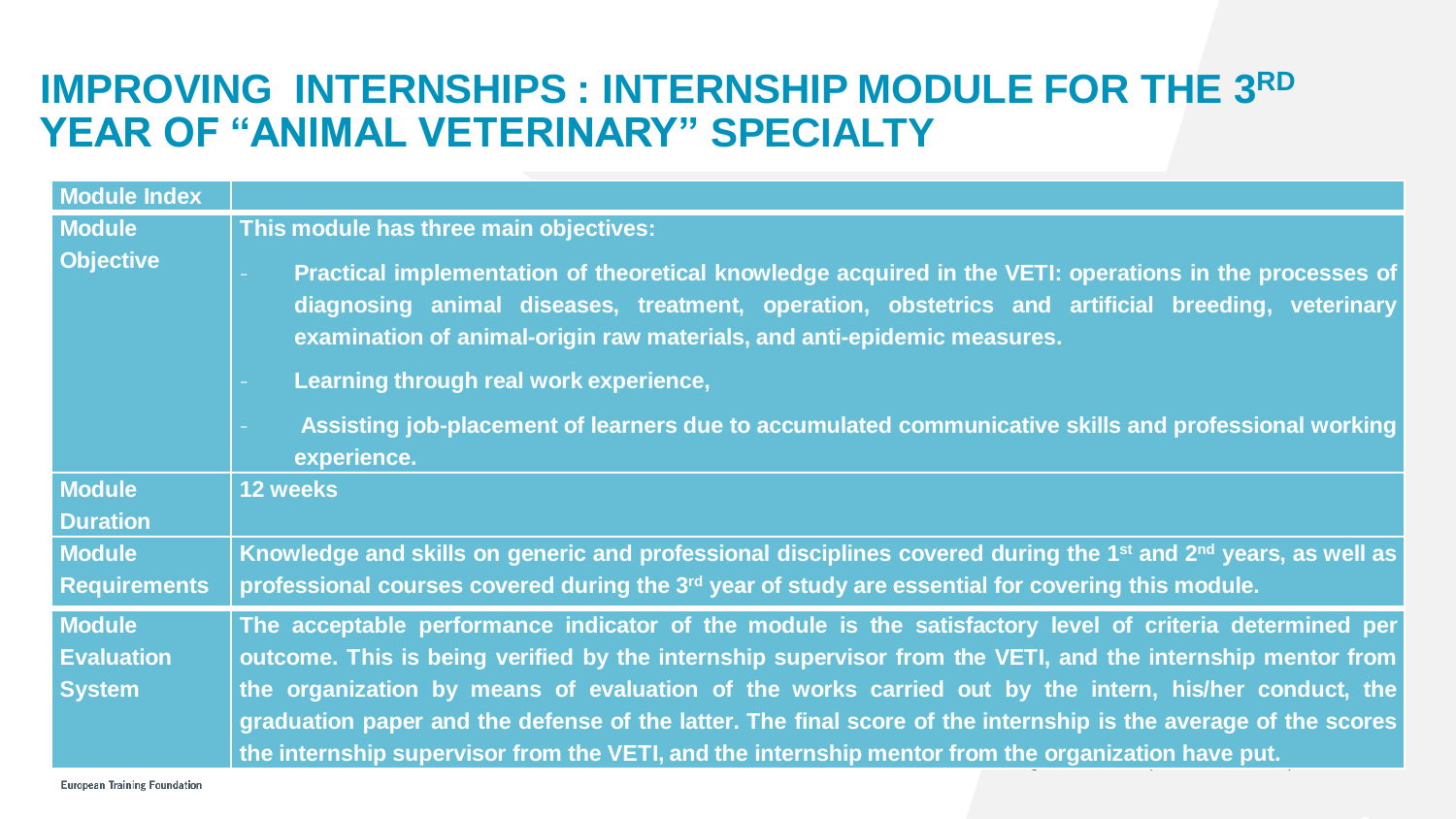#### IMPROVING INTERNSHIPS: INTERNSHIP MODULE FOR THE 3RD **YEAR OF "ANIMAL VETERINARY" SPECIALTY**

| <b>Learning Outcome 1</b>                                                                                                                                                                                                            | Participation in the process of diagnosing animals and preparing corresponding<br>conclusions.   |
|--------------------------------------------------------------------------------------------------------------------------------------------------------------------------------------------------------------------------------------|--------------------------------------------------------------------------------------------------|
| Performance                                                                                                                                                                                                                          | 1) Animals have been diagnosed and corresponding conclusions drawn in line with the              |
| Indicators                                                                                                                                                                                                                           | working regulations.                                                                             |
| <b>Learning Outcome 2</b>                                                                                                                                                                                                            | Implementation of zoo-hygienic measures and operations aimed at and necessary for                |
|                                                                                                                                                                                                                                      | partial treatment of animals of diverse breeds and population, care of sick animals and their    |
|                                                                                                                                                                                                                                      | maintenance                                                                                      |
| <b>Performance</b>                                                                                                                                                                                                                   | 1) Zoo-hygienic measures and operations aimed at and necessary for partial treatment of          |
| <b>Indicators</b>                                                                                                                                                                                                                    | animals of diverse breeds and population, care of sick animals and their maintenance have        |
|                                                                                                                                                                                                                                      | been carried out in due time and in line with set regulations.                                   |
| <b>Learning Outcome 3</b>                                                                                                                                                                                                            | Carrying out preliminary veteriary diagnosis and implementation of treatment operations          |
|                                                                                                                                                                                                                                      | with the utilization of necessary tools and equipment.                                           |
| Performance                                                                                                                                                                                                                          | Preliminary veteriary diagnosis and implementation of treatment operations with the<br><b>1)</b> |
| <b>Indicators</b>                                                                                                                                                                                                                    | utilization of necessary tools and equipments have been carried out in line with the             |
|                                                                                                                                                                                                                                      | requirements of set regulations.                                                                 |
| <b>The Contract of Contract Contract Contract Contract Contract Contract Contract Contract Contract Contract Contract Contract Contract Contract Contract Contract Contract Contract Contract Contract Contract Contract Contrac</b> |                                                                                                  |



First findings of studies on improvement of internships and incentives

**European Training Foundation**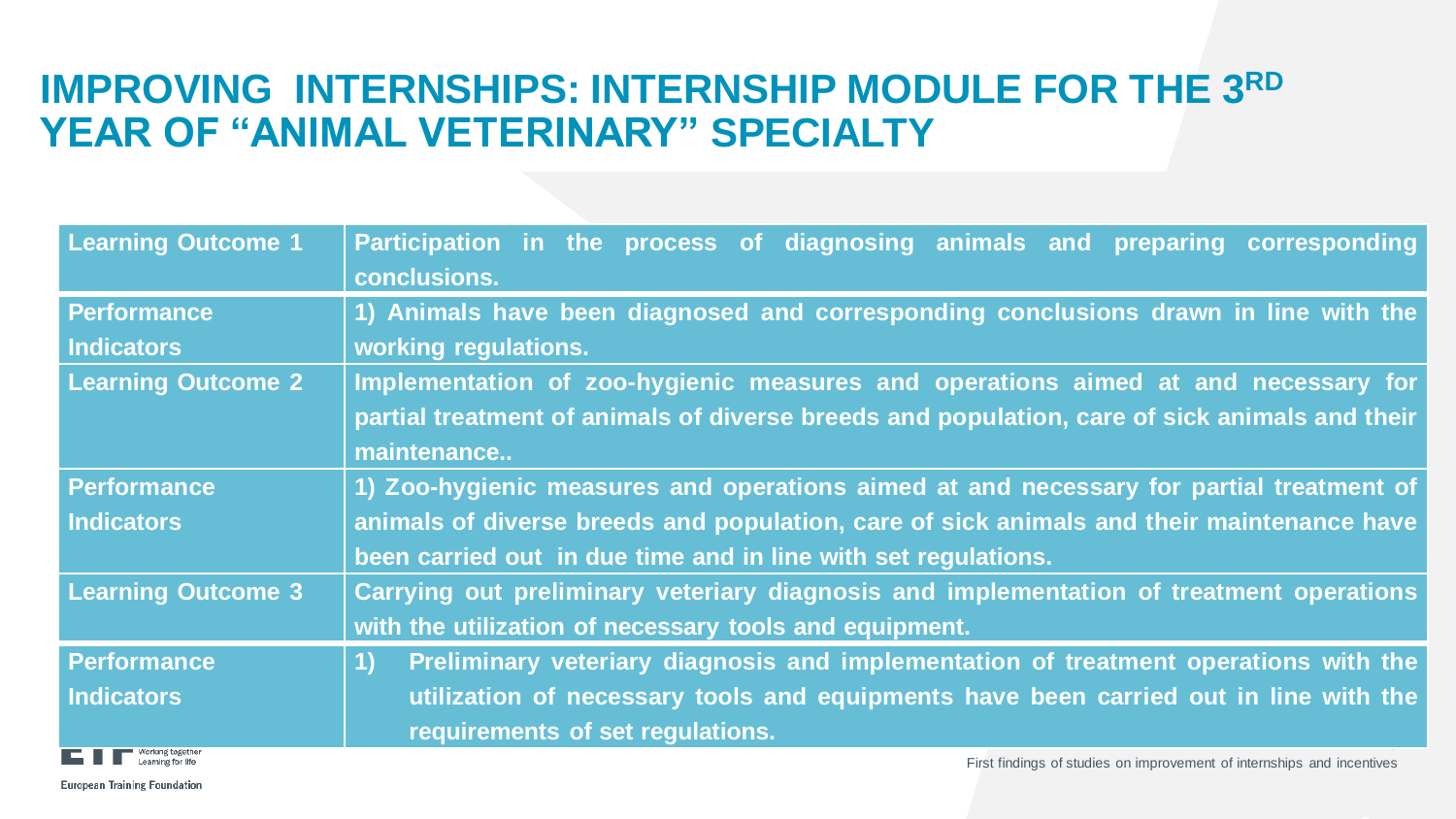#### **IMPROVING INTERNSHIPS : INTERNSHIP MODULE FOR THE 3RD YEAR OF "ANIMAL VETERINARY" SPECIALTY**

When designing a separate module for internships, a flexible approach is needed to be undertaken, taking into account the specificities of the VET professions (particularly in the field of art) different forms of student internship implementation should be provided with a flexibility to combine them.

This kind of approach is especially needed when there is a lack of enterprises in the given VET profession and it is not possible to provide the defined learning outcomes in a single enterprise

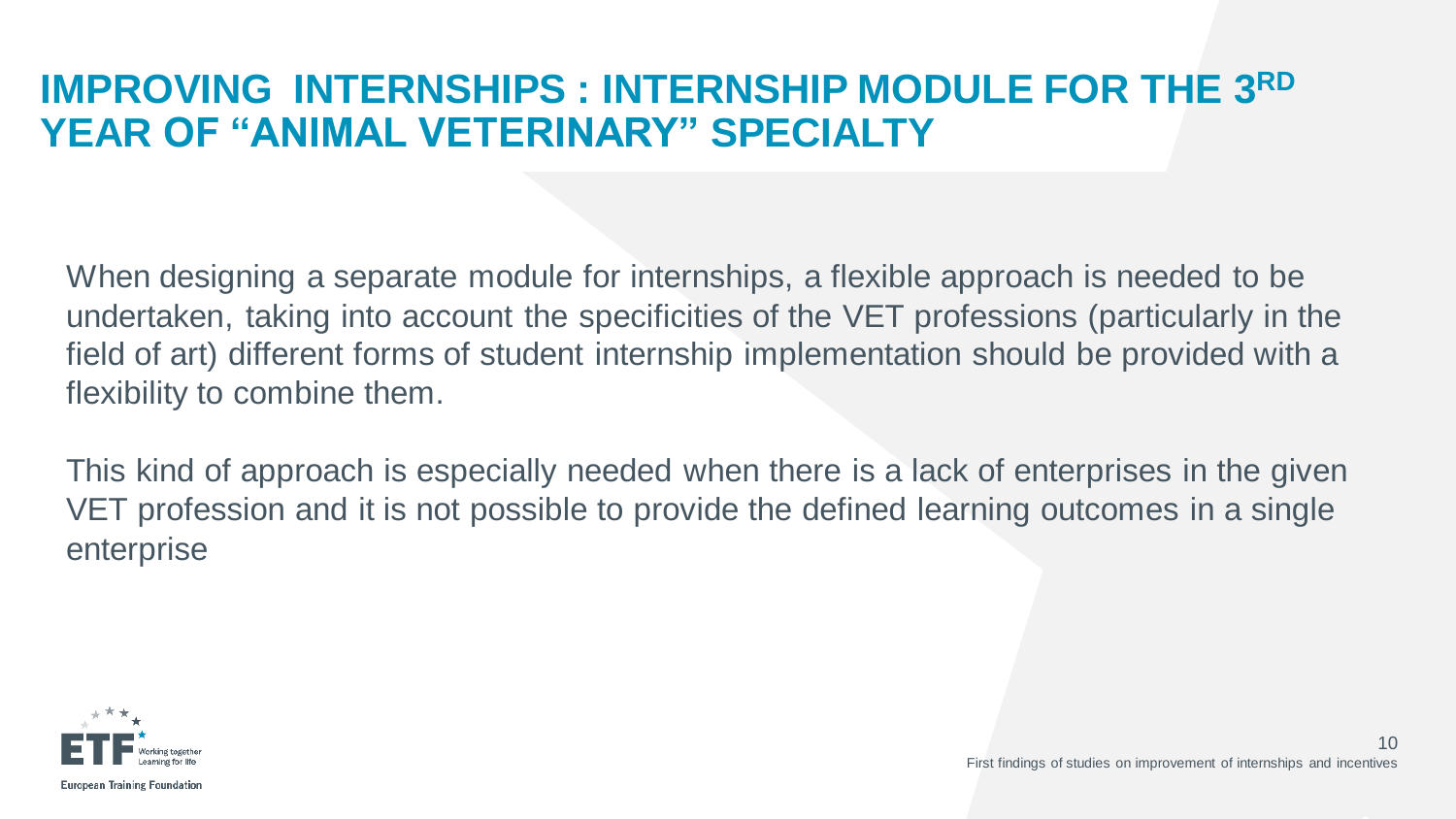#### **IMPROVING INTERNSHIPS : INSURING INVOLVEMENT OF ORGANIZATIONS IN THE INTERNSHIP**

The involvement of learners in real working process during the internship is very much preconditioned by the active participation of companies in the processes of discussing, elaborating and determining the objectives, programmes and assessment criteria of VET students' internships.

This would help to elaborate the necessary framework of skills and competences that are to be developed/learnt throughout the internship covering all the cycles of a given specialty: production, commercial and service related

To carry out discussions on academic programmes and internship objectives of "Animal Veterinary" specialty with the involvement of representatives of receiving organizations, a form to be used as an exemplary template is suggested.

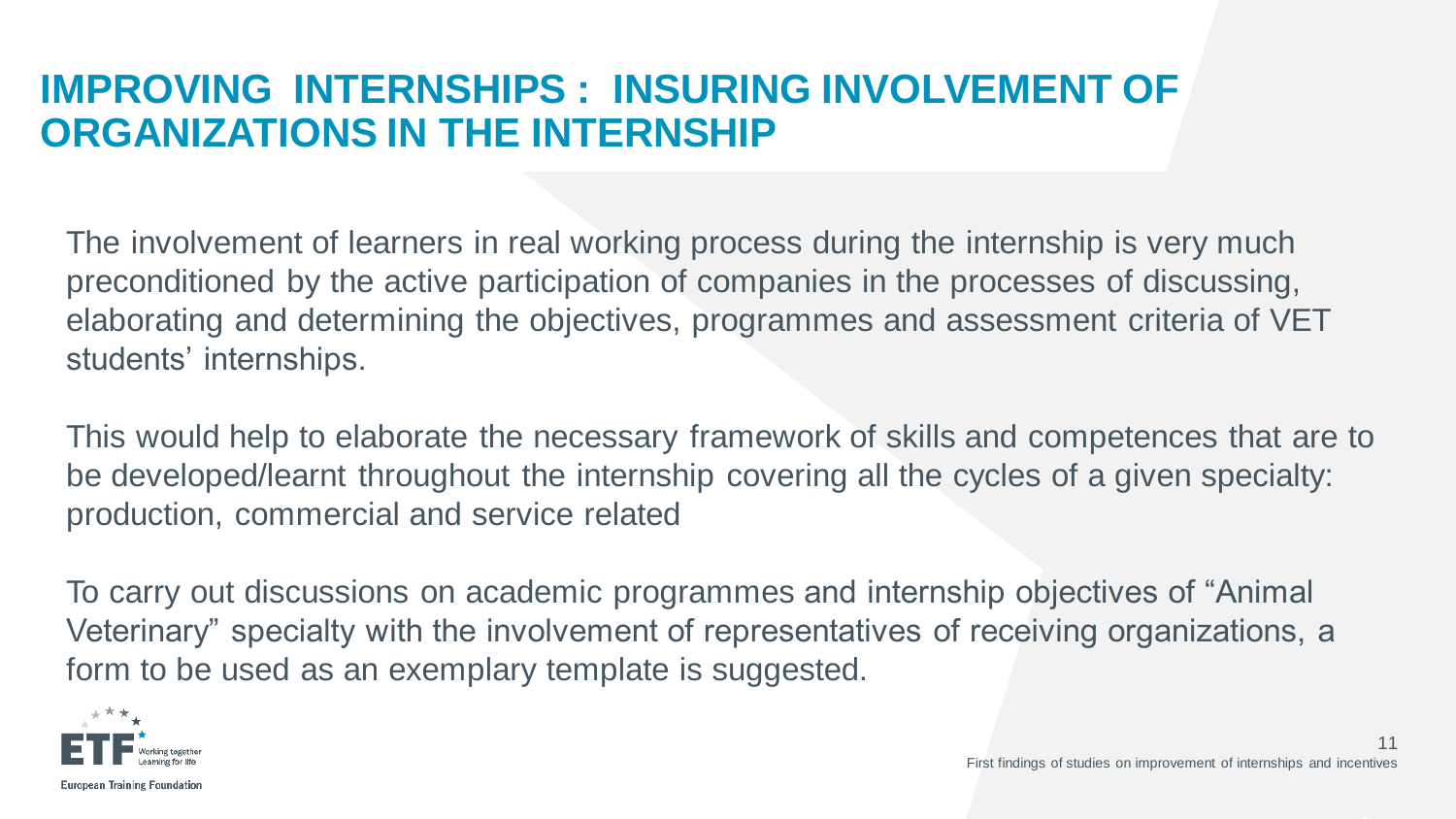# **IMPROVING INTERNSHIPS : ORGANIZATION**

With the aim of increasing the responsibility of learners and acquiring experience necessary for being recruited on competitive basis, it is suggested that the selection of interns to receiving organizations be carried out on the basis of an interview.

At the same time, it is important to encourage the interns to search for internships opportunities themselves, by utilizing determined internship proposals when "negotiating" internship conditions with receiving organizations.

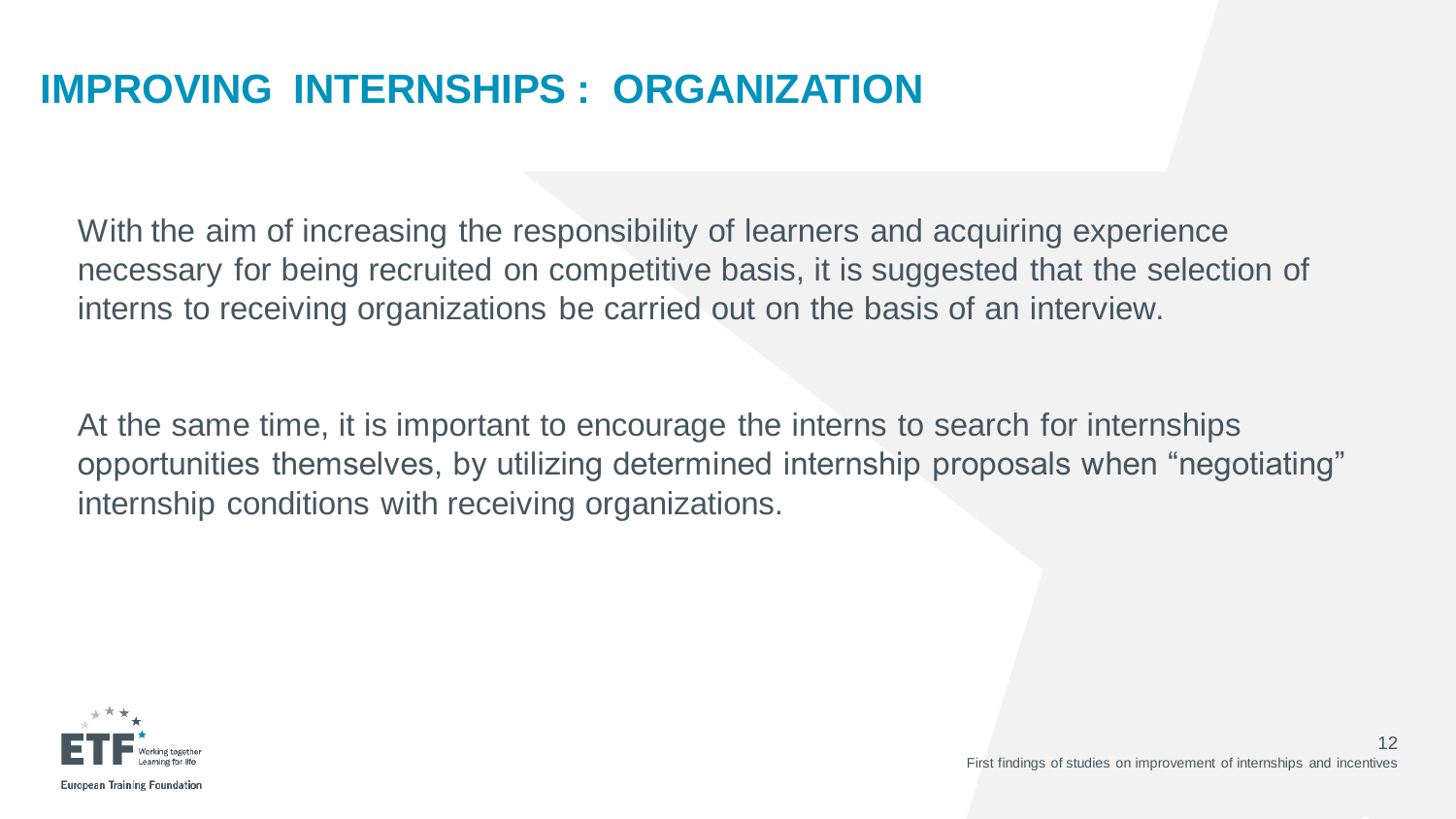# **IMPROVING INTERNSHIPS : SUPERVISION - 1/2**

The supervisor of the internship from the VET institution:

- Ensures the natural flow of the internship, however, s/he does not substitute the internship mentor from the organization, when it comes to the professional workbased learning of the intern.
- Assists the internship mentor from the receiving organization and the intern in the scenario when there are certain questions and difficulties.
- Carries out mid-term evaluation of the internship, during which the structure of internship report or the topic and structure of graduation paper are being define.
- Advises the intern on the elaboration the plan of internship report or graduation paper, assembling corresponding materials and editing issues.
- Upon necessity organizes the meeting of the intern with the corresponding specialist from the VET institution.
- Evaluates the internship report or the graduation paper and participates in the defense of the latter.

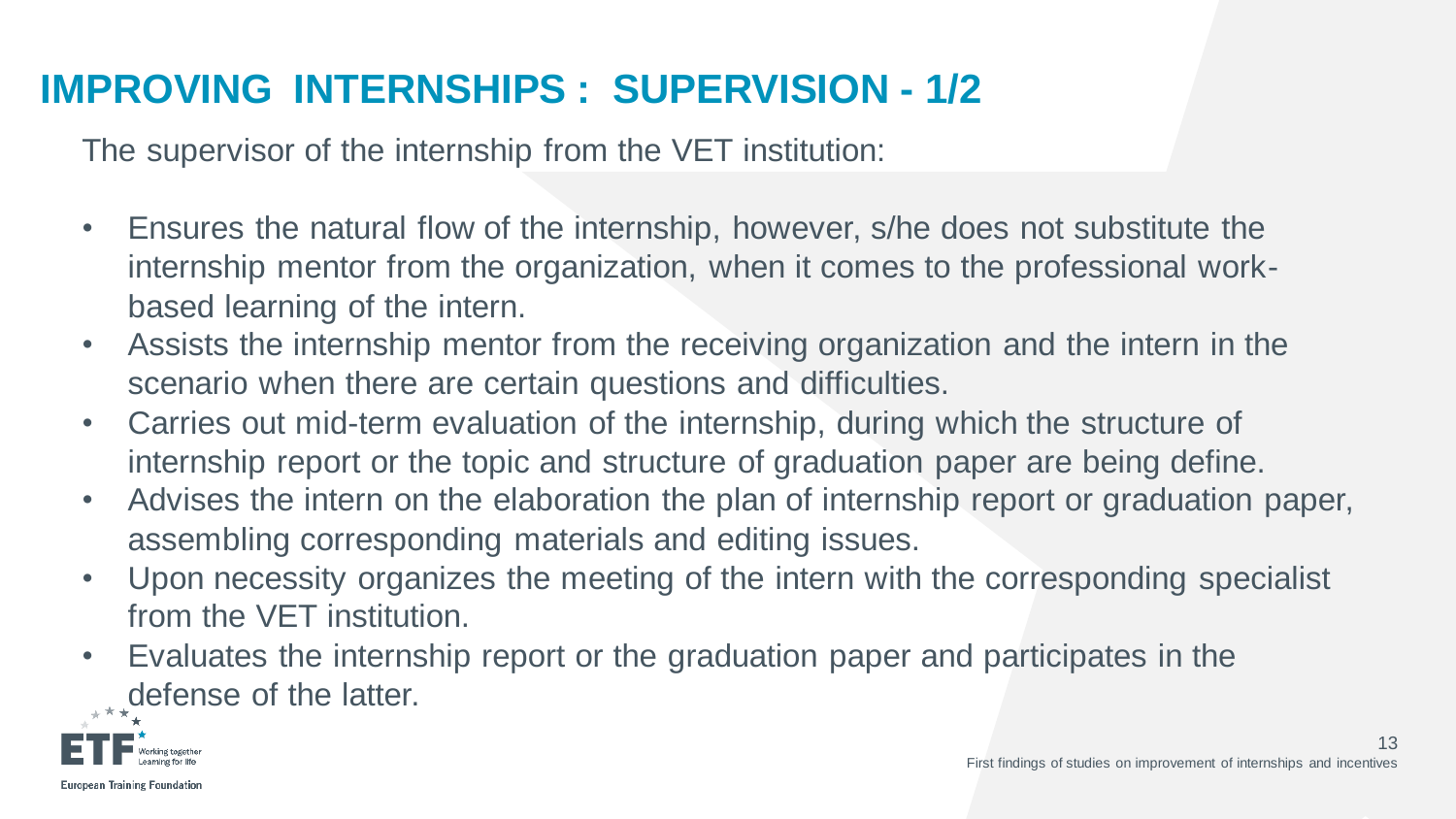# **IMPROVING INTERNSHIPS : SUPERVISION - 2/2**

The internship mentor from the organization is in charge of:

- admitting and day-to-day supervision of interns
- helping the intern to discover the organization
- makes the assigned works and responsibilities precise, ensuring their effective implementation, transfer of necessary information and skills
- monitors professional and personal conduct of the intern and the improvement of the latter
- undertaking the evaluation of the works carried out by the interns via evaluation form that has prior been agreed with the representative from VET institution
- evaluating of the works carried out by the interns via evaluation form agreed with the VET institution.

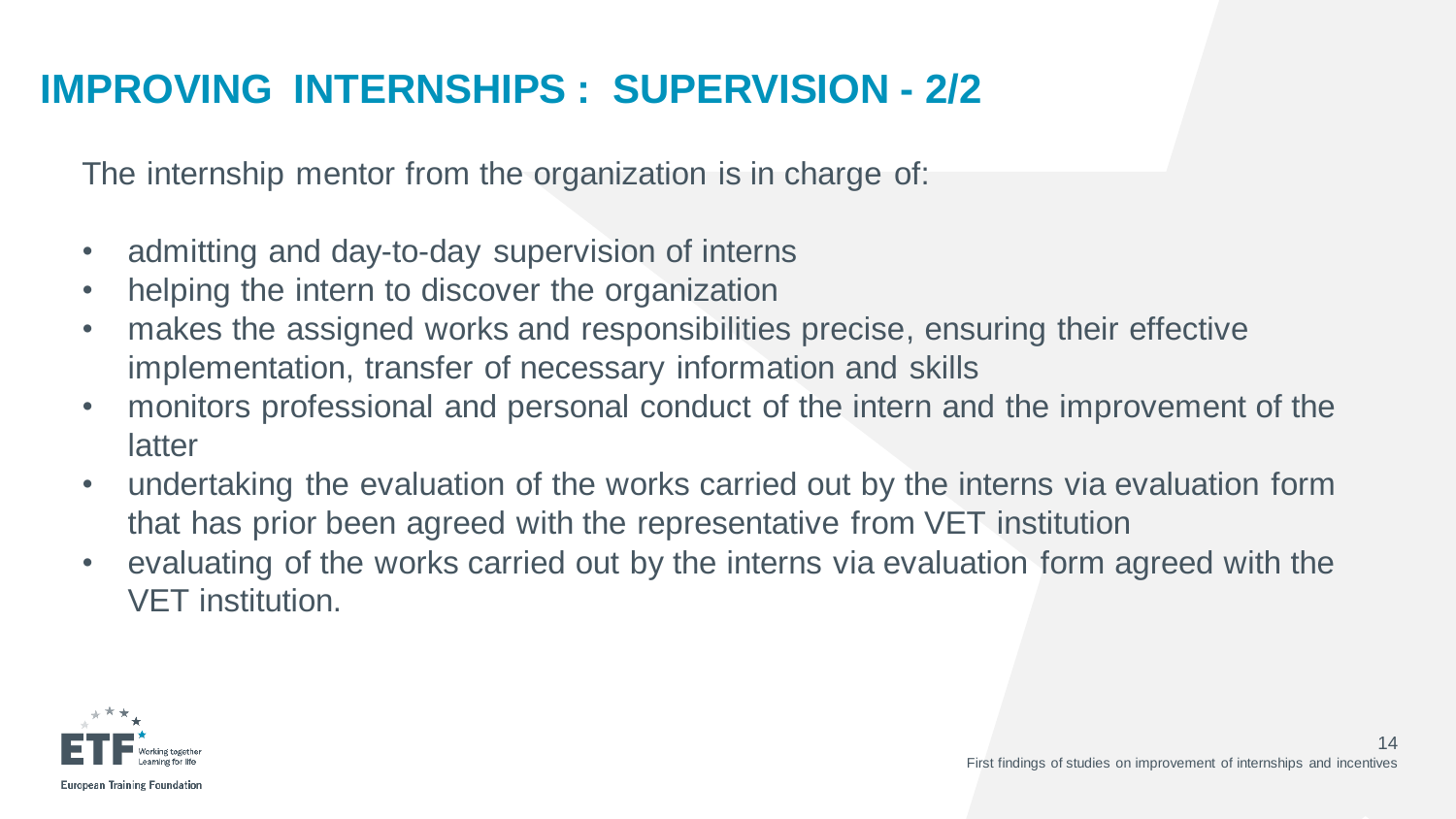# **IMPROVING INTERNSHIPS : EVALUATION**

A number of requirements are set for the internship report, and the graduation paper (diploma work)

These requirements aim at ensuring the acquisition of skills foreseen by the internship modules, covering also the formal aspects of the internship report and the graduation paper

It is worth mentioning, that the assigned diploma work according to the VET profession may relate or not to the essential theoretical framework and the work carried out during the internship, as well as may be the combination of the two mentioned papers.

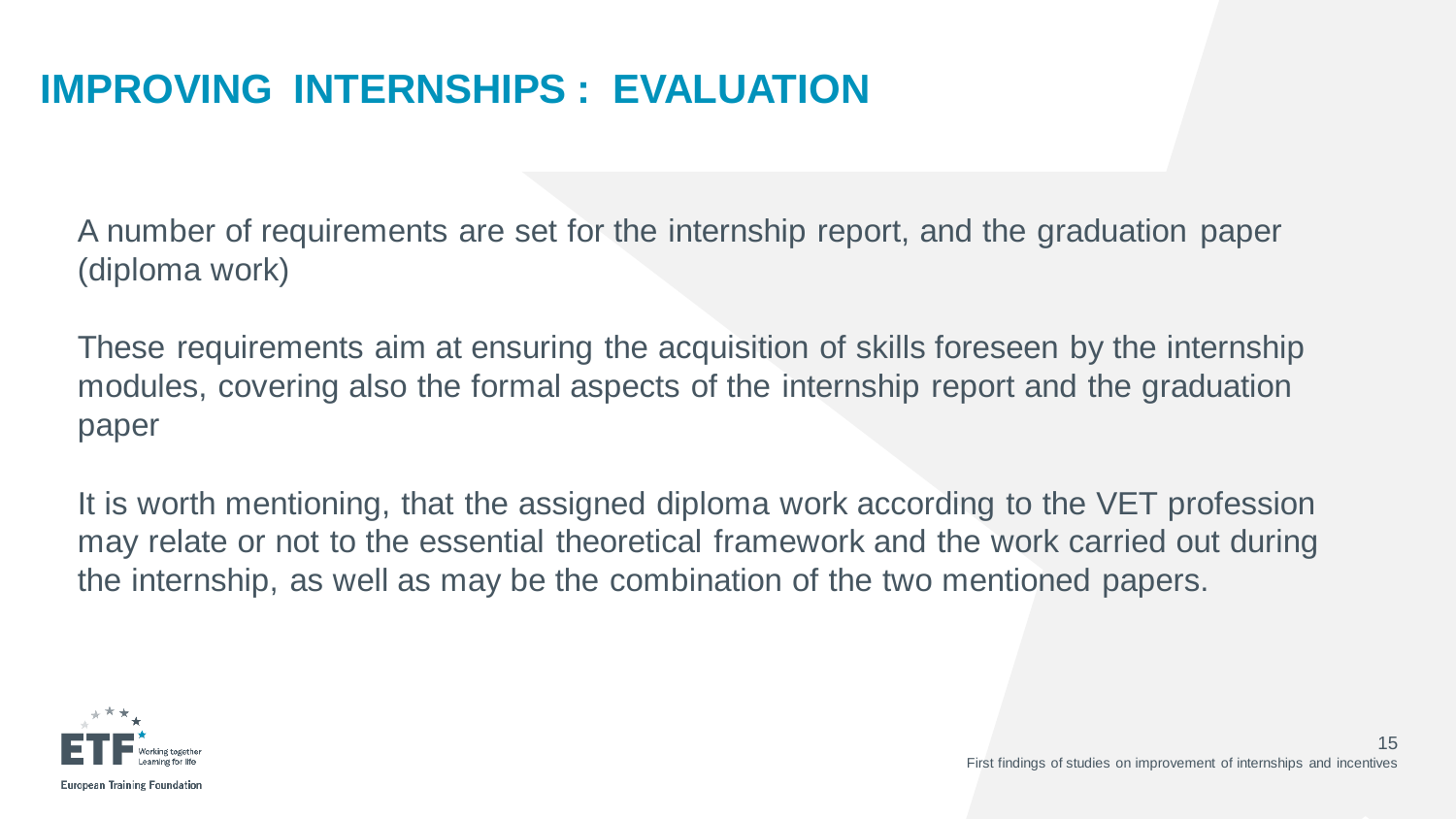# **MAIN FINANCIAL INCENTIVES FOR WBL**

- *Tax deductions/tax allowances:* deductions are expenses that can be subtracted from gross income to reduce taxable income
- *Tax credits:* Reduce tax liability dollar-for-dollar and have a greater impact than deductions
- *Tax exemptions:* that can have a form of either a tax for a certain item or type of income is reduced or eliminated
- *Tax relief:* similar to tax exemption but in this case some classes of taxpayers or activities benefit from lower rates
- *Subsidies/Grant:* a sum of money granted by the government or a public body to support apprenticeships

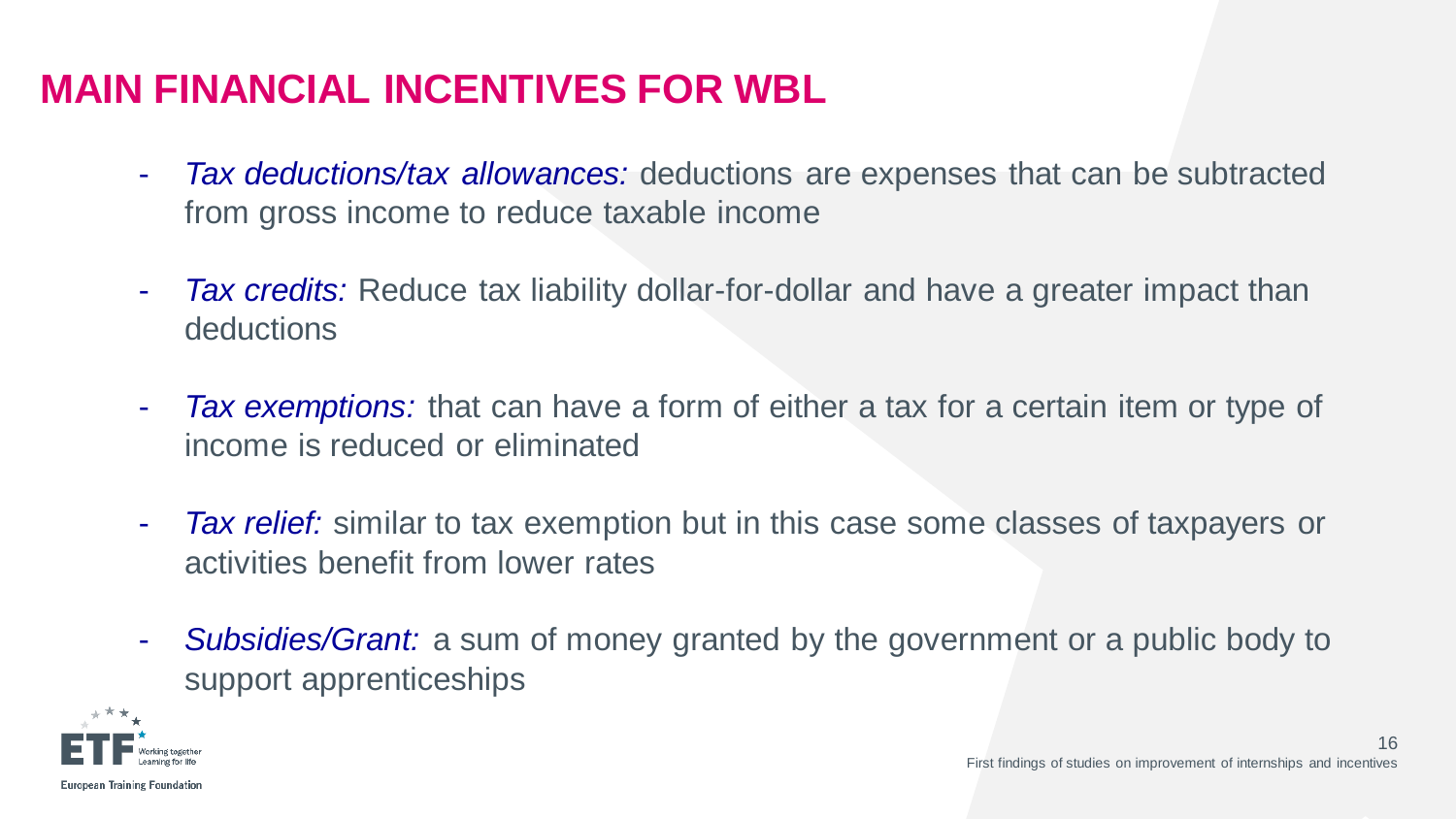# **MAIN NON-FINANCIAL INCENTIVES FOR WBL**

- *Redesign of apprenticeship scheme: m*aking the costs and benefits balance more favorable to employers
- *Capacity building:* measures to improve the training capacity of companies, especially SME with various formalities and administrative tasks of implementing a WBL programme
- *Image enhancement measures:* companies that offer apprenticeships can enhance their reputation as companies investing in people. This may indirectly increase the profits of the company, if companies seen as socially responsible are more likely to sell their products and services
- *Regulatory measures:* requiring companies to take on apprentices (or penalize them if they do not)

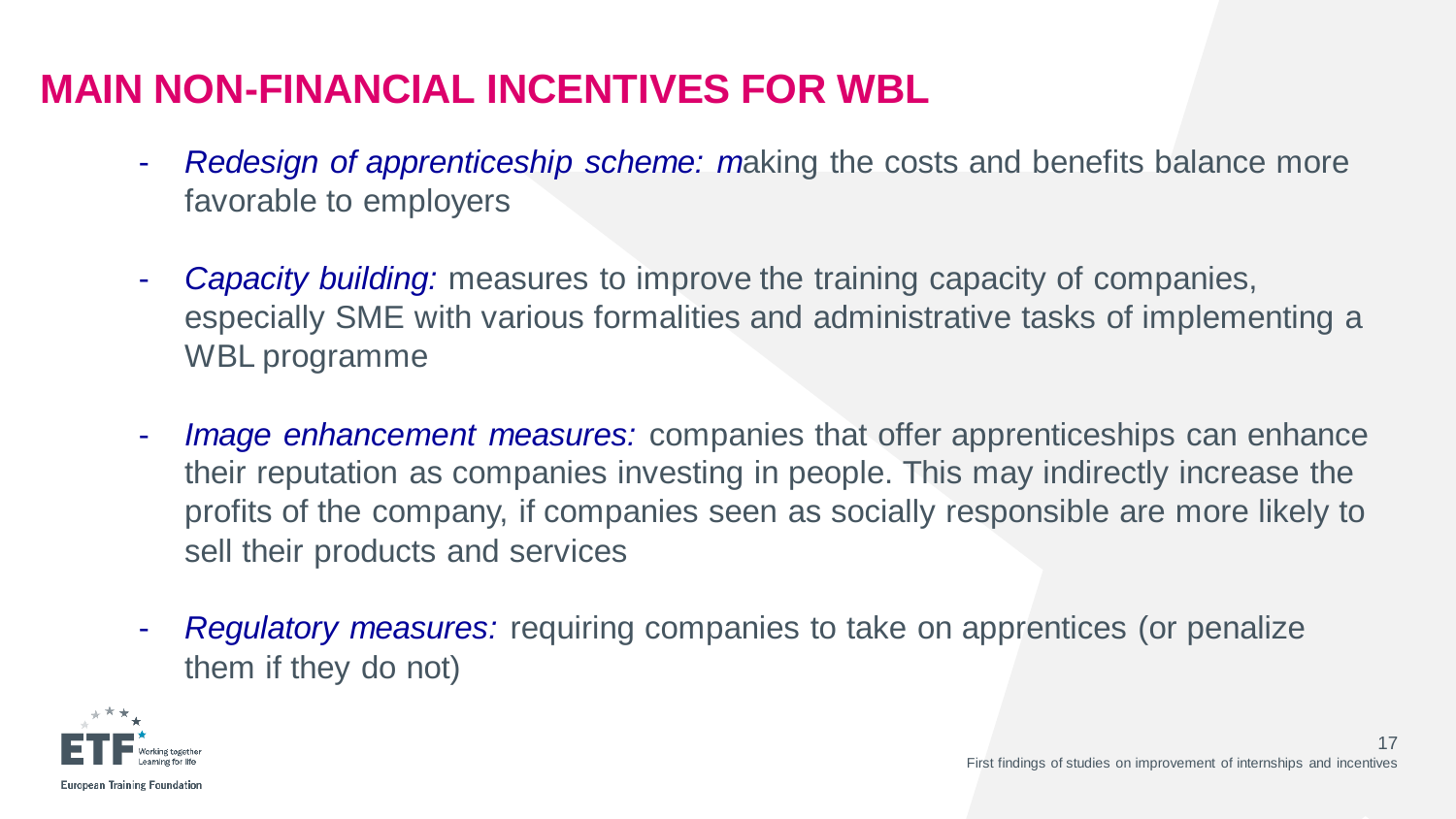

Currently there are no specific mechanisms of the financial and non-financial incentives in place targeting the employer's needs in order to ensure their active involvement in WBL programmes, effective collaboration between the VETs, learners and given sector.

"Concept paper and road map for development of the work-based learning (WBL) in Armenia for 2019-2025" foreseen:

- *Elaboration of regulation on granting targeted subsidies or fiscal, custom and social privileges for the implementation of WBL programs*

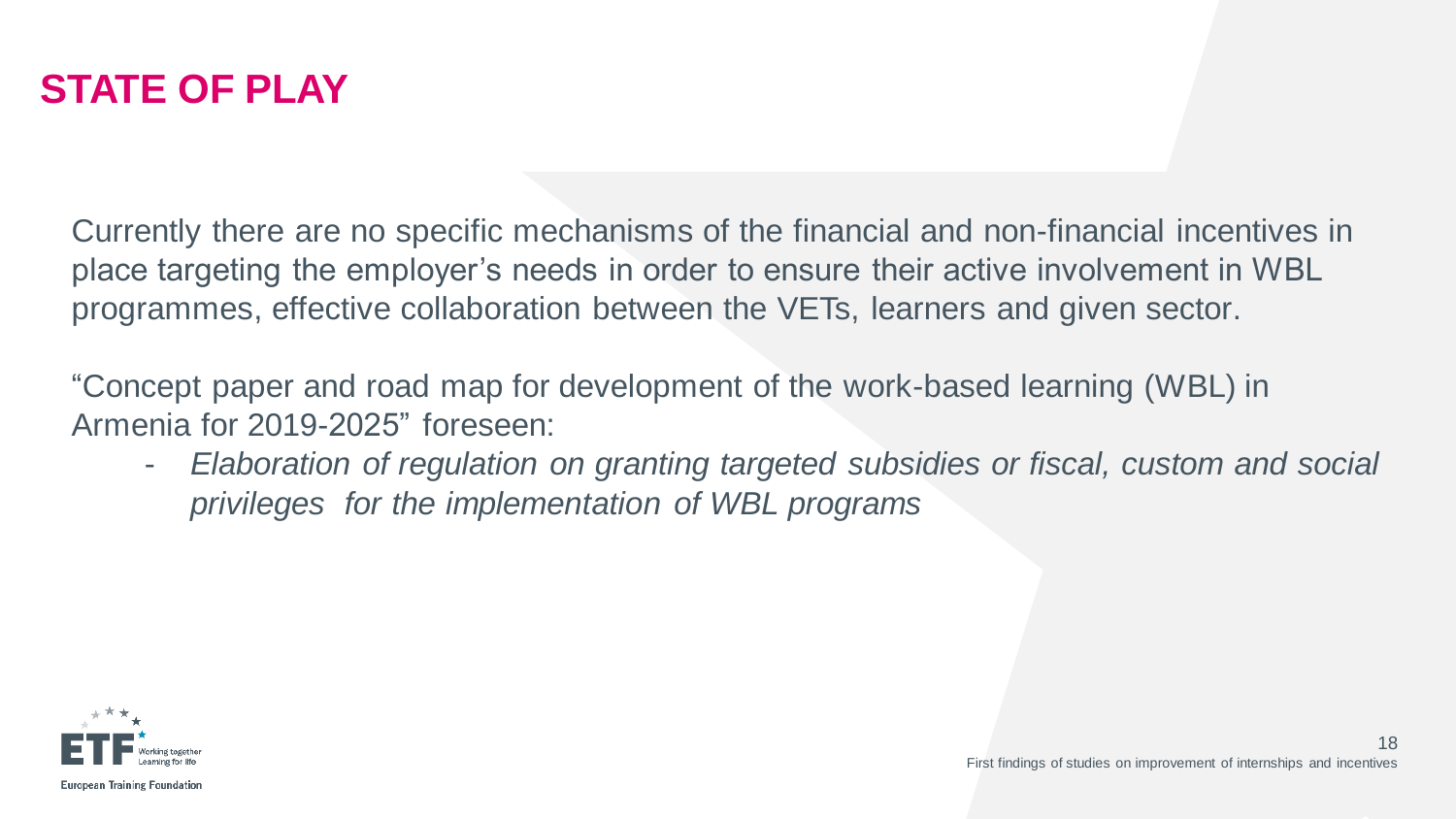# **MAIN FINDINGS OF FOCUS GROUP – 1/4**

- Most important is the integration of learners in the company, instead of insisting on the mandatory payment during the internship.
- A schema of gradual increase of the learner's salary was siggested: first 2-6 months involvement without salary, then in parallel of gained professional skills 50% of salary wage could be paid with the increase to 100% in the last year of study at VET institution.
- Tax exemption is considered by participants as most effective and thus preferable financial incentive. A system has to be put in place pushing the companies to prepare the needed skilled employees through WBL instead of recruiting them in the labor market
- While providing tax exemption, the preference can be given to the regions or specific sector, considered as priority.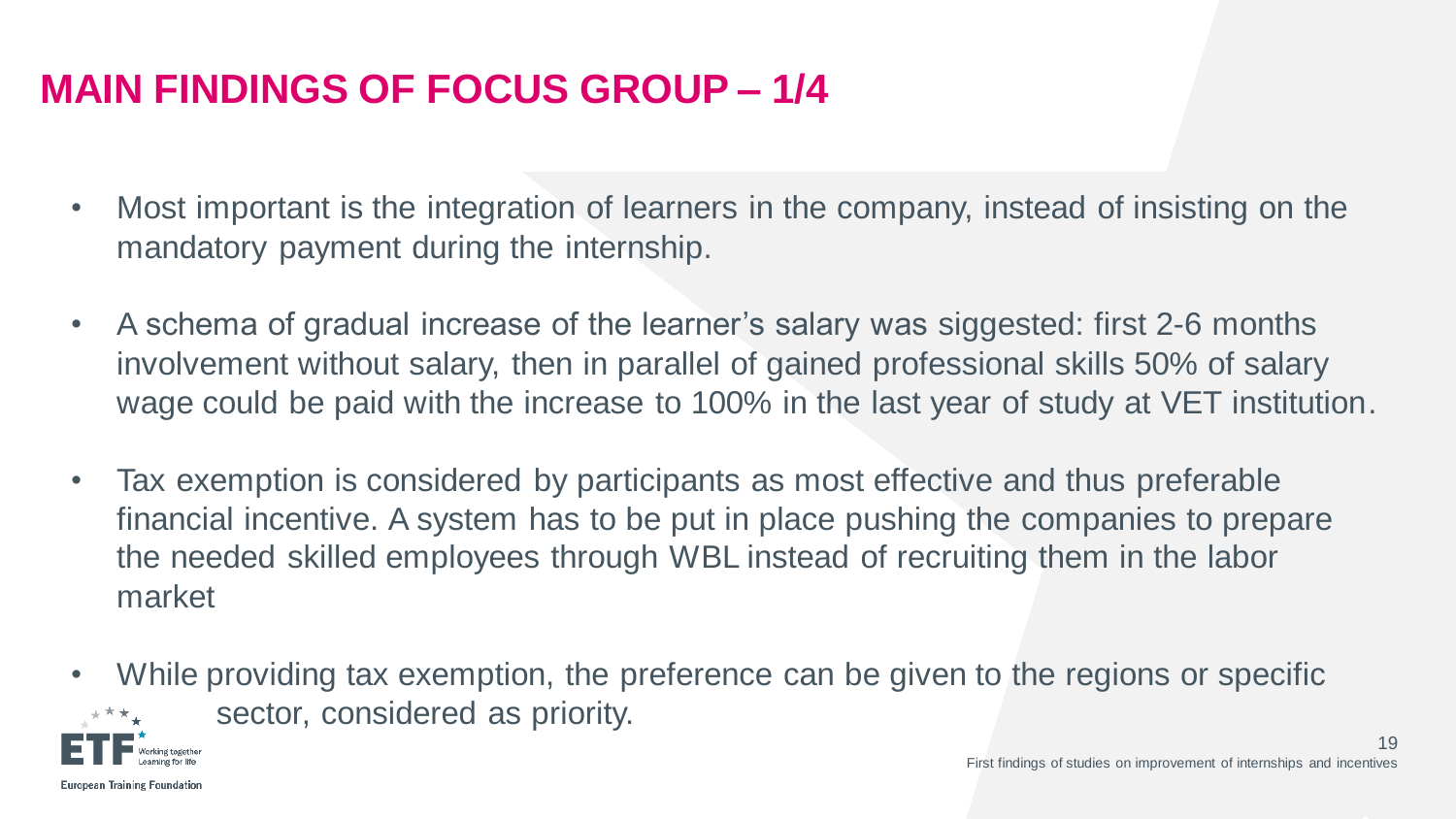# **MAIN FINDINGS OF FOCUS GROUP – 2/4**

- It proposed that State have to put into place regulatory measures in order to encourage the companies to be involved in various forms of WBL
- Capacity building and development provided to companies can be effective tools to motivate them to be in various forms of WBL, especially in the case of small and medium companies
- Image enhancement measures, as non-financial incentives, are recommended to raise awareness about the brands/companies and create positive image of socially responsible enterprises in case of involvement of the various forms of WBL and thus motivating the companies to cooperate with the VET institution and government

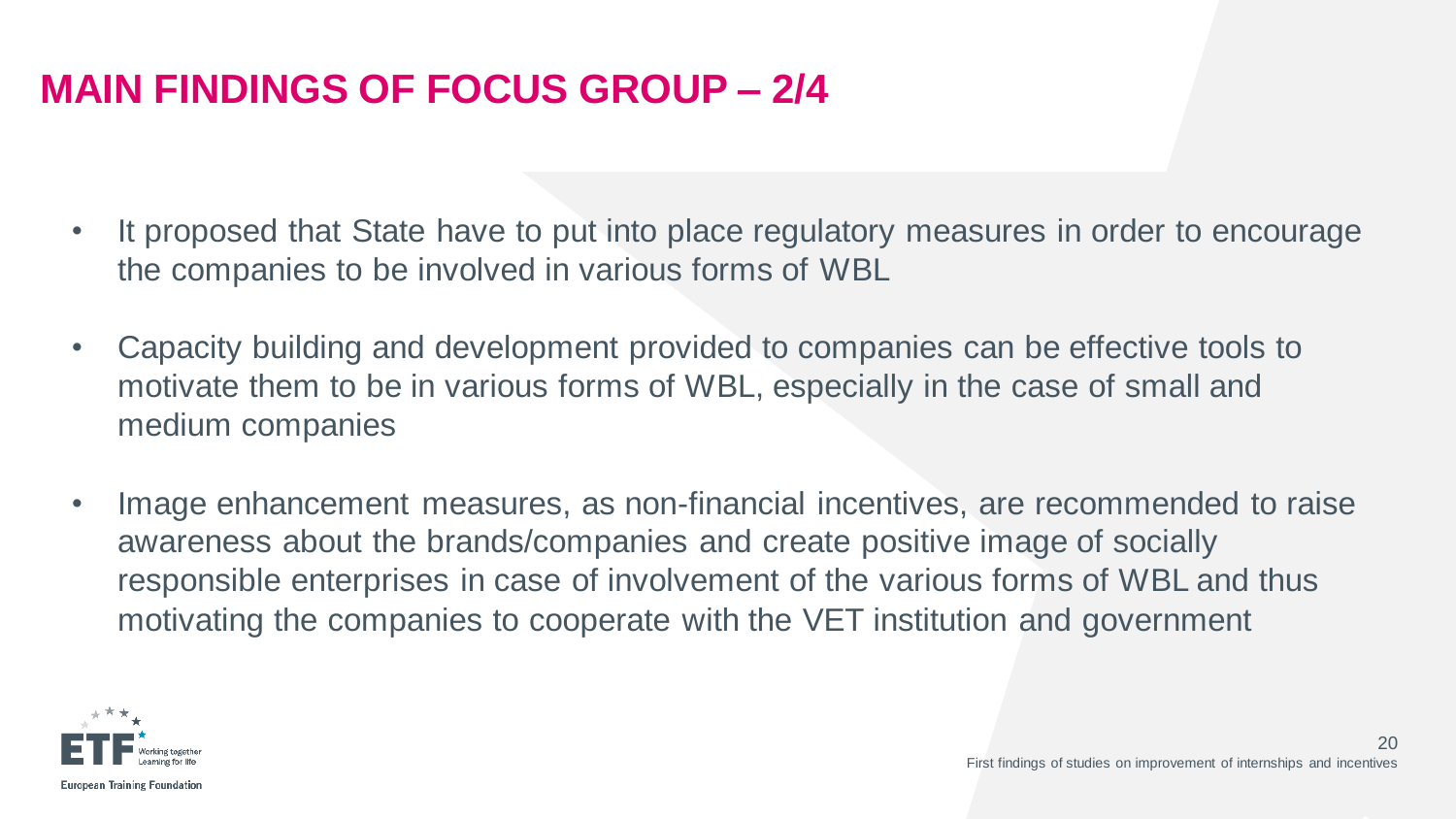## **MAIN FINDINGS OF FOCUS GROUP – 3/4**

- In case of providing tax exemptions as financial incentives, the regulations should be thoroughly elaborated so that they are targeted for the companies really willing to get involved in apprenticeship/dual education
- Sectorial differences should be taken into account
- It is necessary to take into account the interests and particularities of the mid-size companies, especially if the regions of Armenia.

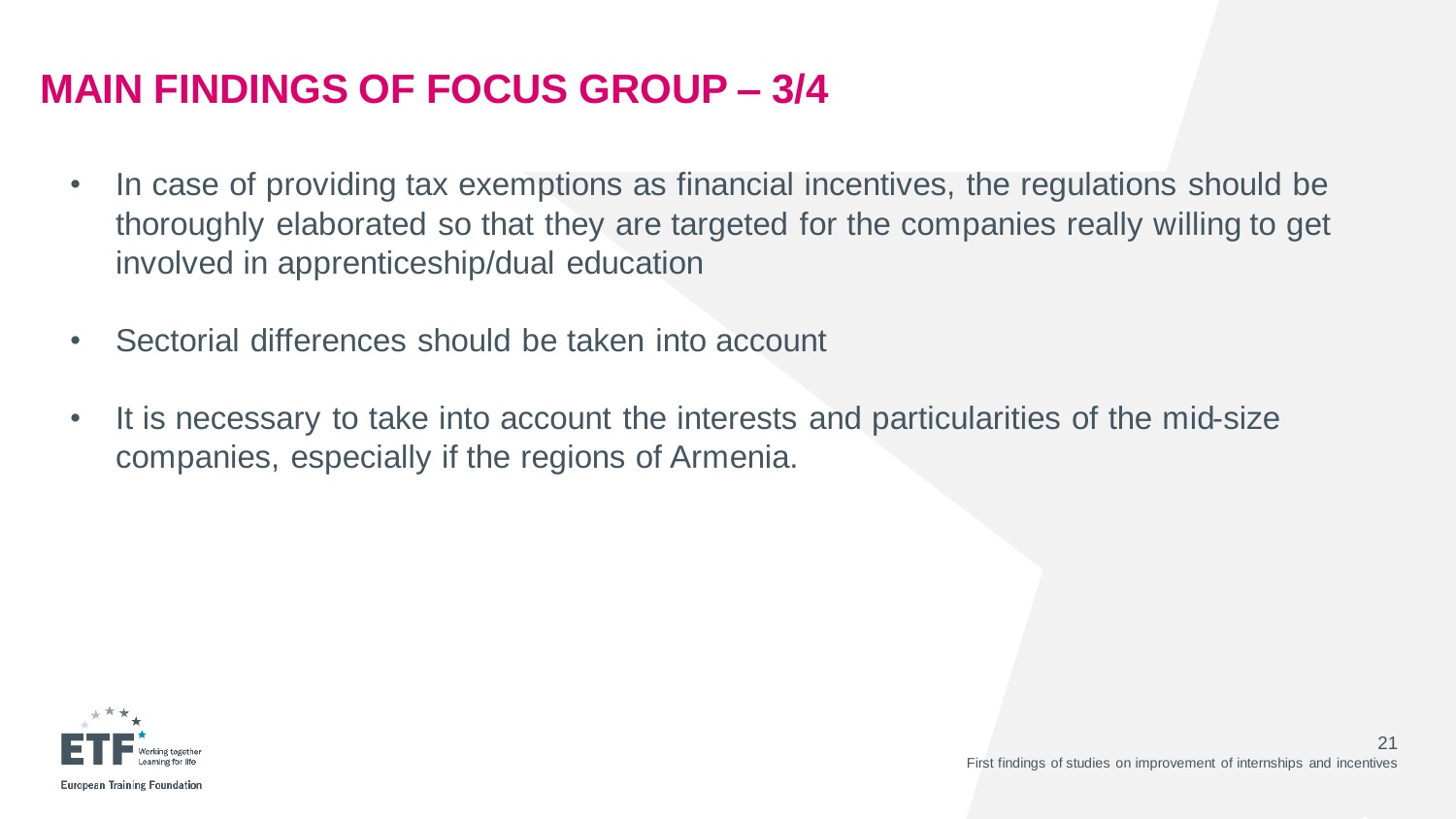# **MAIN FINDINGS OF FOCUS GROUP – 4/4**

- To better understand the different needs, a countrywide survey with the actors of WBL can help to understand the needs of each party involved within the given sector, region or country level.
- It is very important to work on the targeted awareness raising campaign through TV and modern social media channels, e.g. Instagram, Facebook, Twitter, etc. so that all the actors, i.e. VETs, young learners and companies are more aware of the WBL benefits and more motivated to get involved.

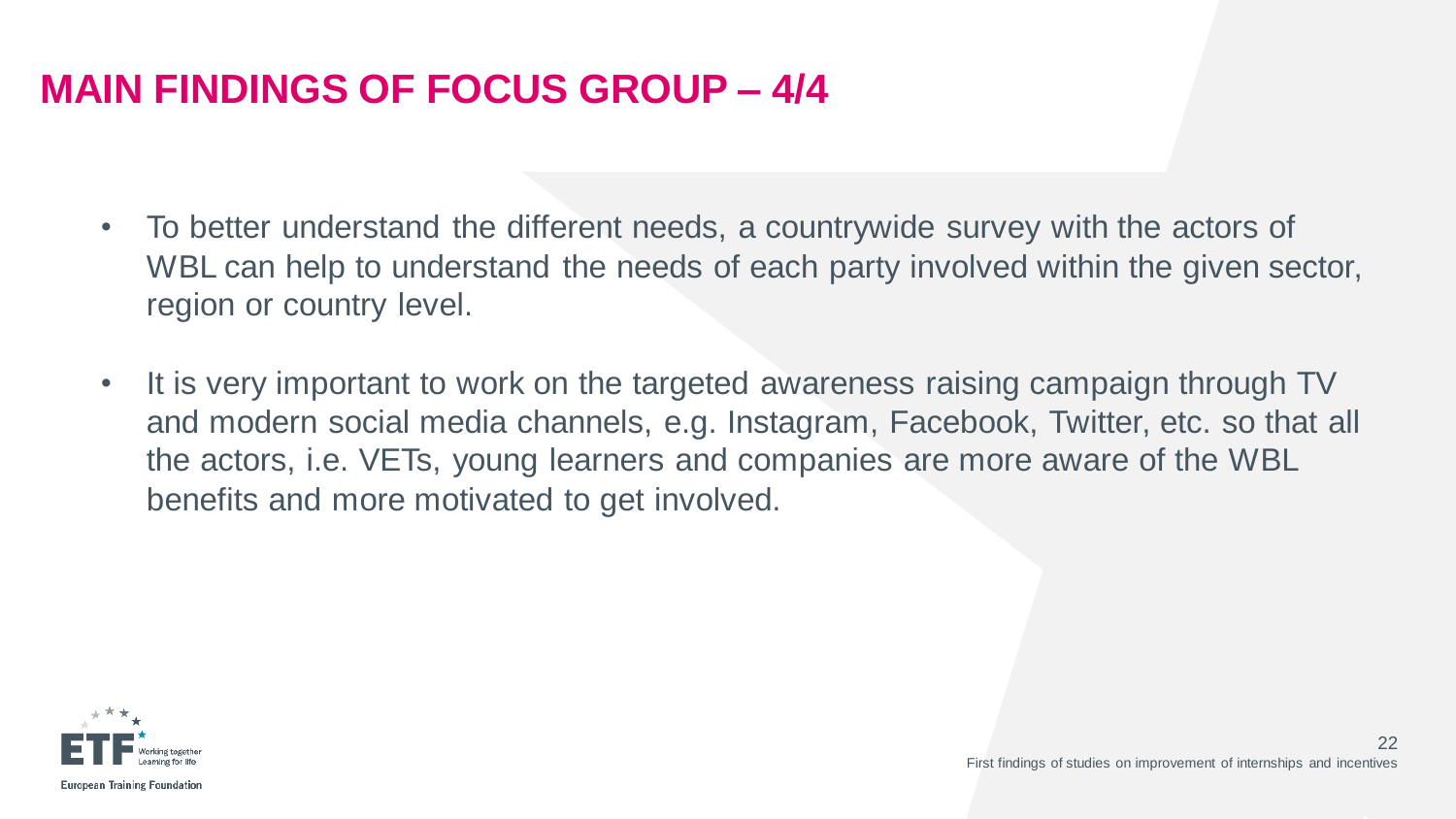# **CONCLUSION**

- Sharing suggested improvement of internships with the VET institutions for implementation taking into account the particularities of each specialty
- Including first findings focus group in global report presenting current system of VET funding and recommendations on potential/appropriate incentives for the Armenian context
- Providing an information base for a further research and political decisions in the area of financing of the WBL

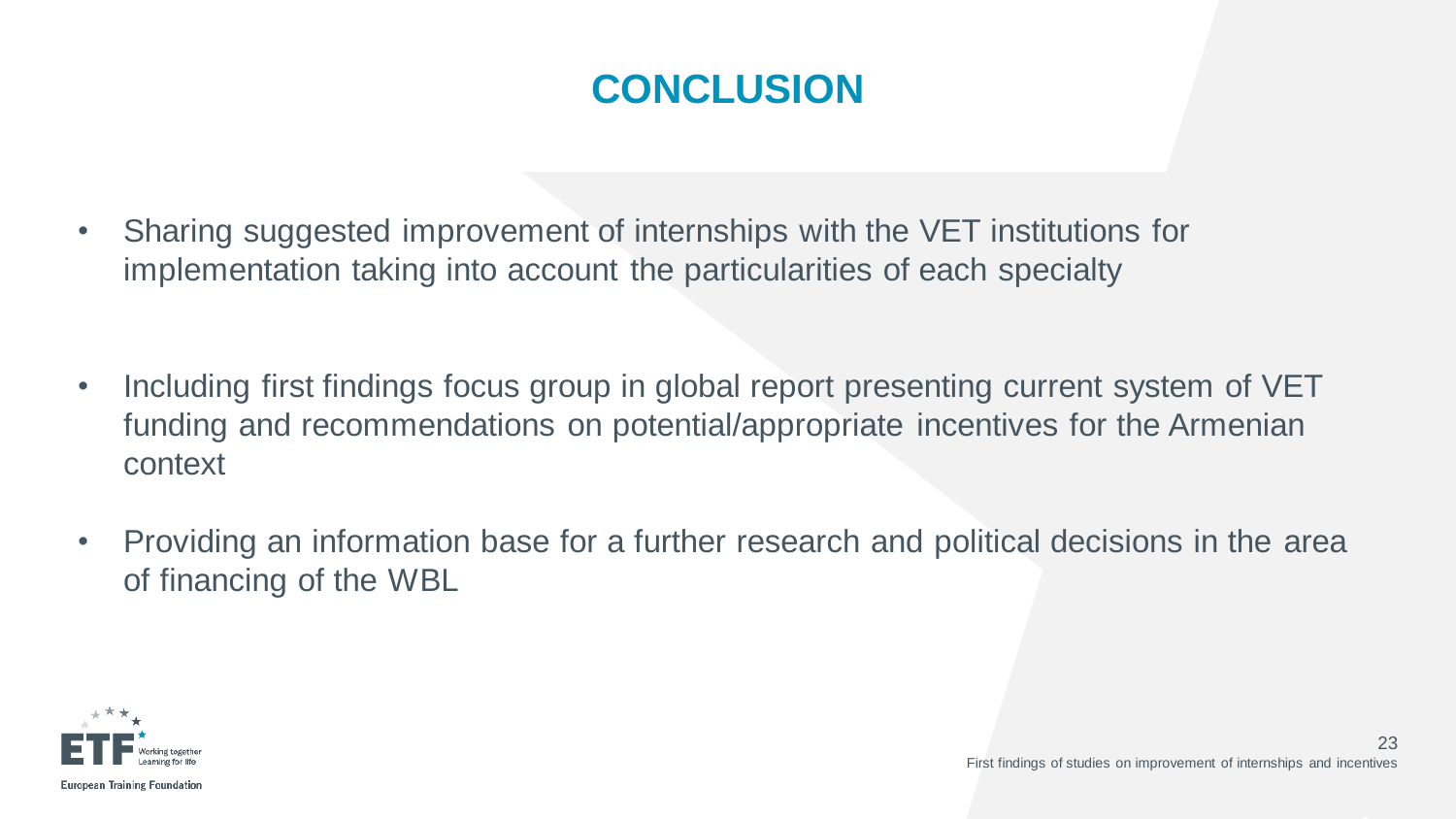## **THANK YOU FOR YOUR ATTENTION!**



First findings of studies on improvement of internships and incentives 24